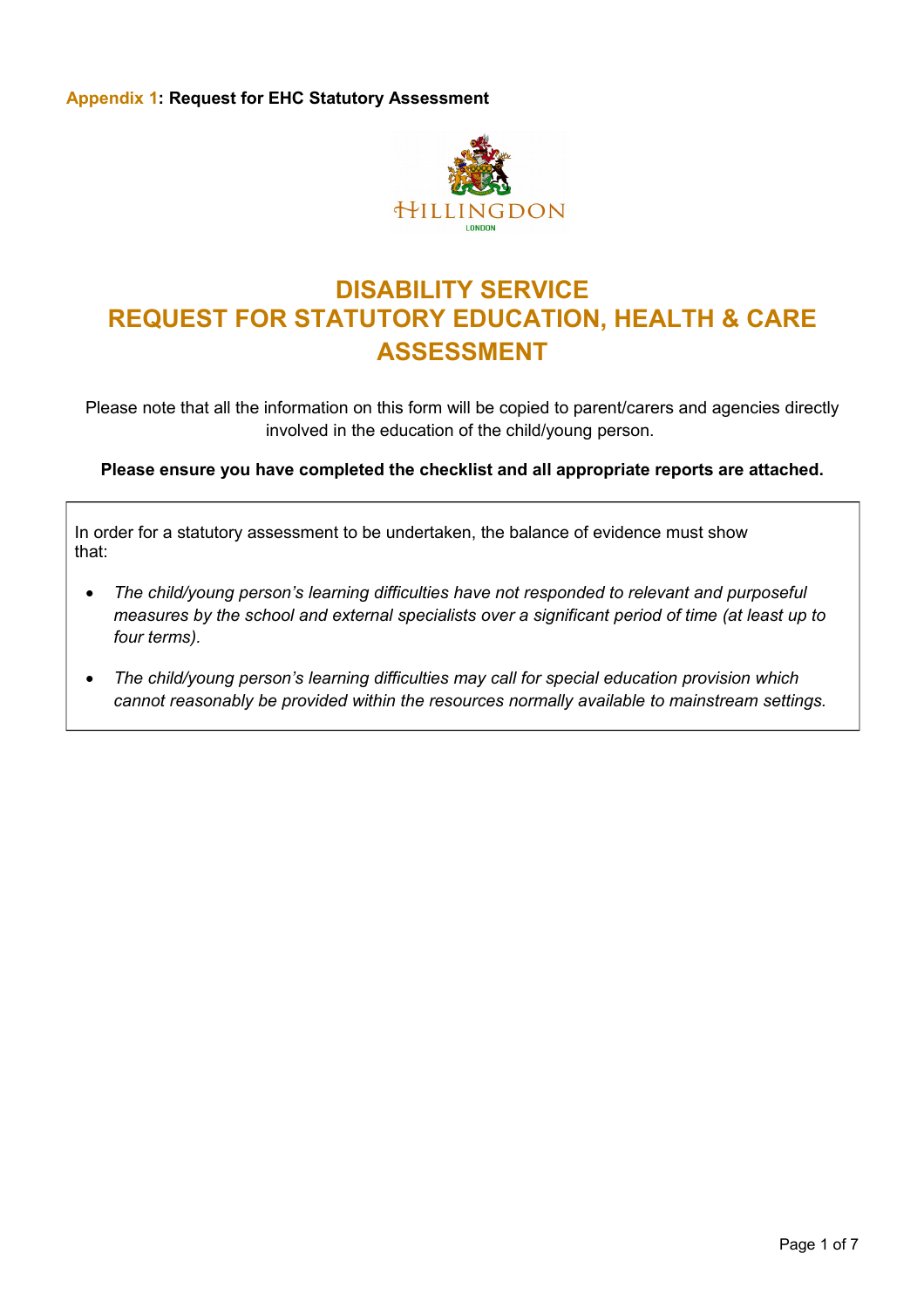## **Personal Information**

### **Child/Young Person**

| Forename:         |           | Surname:            |  |
|-------------------|-----------|---------------------|--|
| Date of birth:    |           | Gender:             |  |
| <b>Ethnicity:</b> |           | <b>Religion:</b>    |  |
| Home address:     |           |                     |  |
|                   |           |                     |  |
|                   | Postcode: |                     |  |
| Home language:    |           | <b>Unique Pupil</b> |  |
|                   |           | Number:             |  |

### **Persons with Parental Responsibility**

| Surname:                             |                        | Forename:  |
|--------------------------------------|------------------------|------------|
| <b>Telephone</b>                     |                        |            |
| number:                              |                        |            |
| e-mail address:                      |                        |            |
| Surname:                             |                        | Forename:  |
| <b>Telephone</b>                     |                        |            |
| number:                              |                        |            |
| e-mail address:                      |                        |            |
| <b>Address 1:</b>                    |                        |            |
|                                      | Postcode:              |            |
| <b>Address 2:</b>                    |                        |            |
| (if applicable)                      | Postcode:              |            |
| <b>Current Provision</b>             |                        |            |
| Name of setting:                     |                        |            |
| <b>Address:</b>                      |                        |            |
|                                      |                        |            |
| Postcode:                            |                        | Telephone: |
|                                      | <b>Admission Date:</b> |            |
|                                      |                        |            |
| Previous settings attended (if any): |                        |            |
|                                      |                        |            |
|                                      |                        |            |
|                                      |                        |            |
|                                      |                        |            |
|                                      |                        |            |
|                                      |                        |            |
|                                      |                        |            |
|                                      |                        |            |
|                                      |                        |            |
|                                      |                        |            |
|                                      |                        |            |
|                                      |                        |            |
|                                      |                        |            |
|                                      |                        |            |
|                                      |                        |            |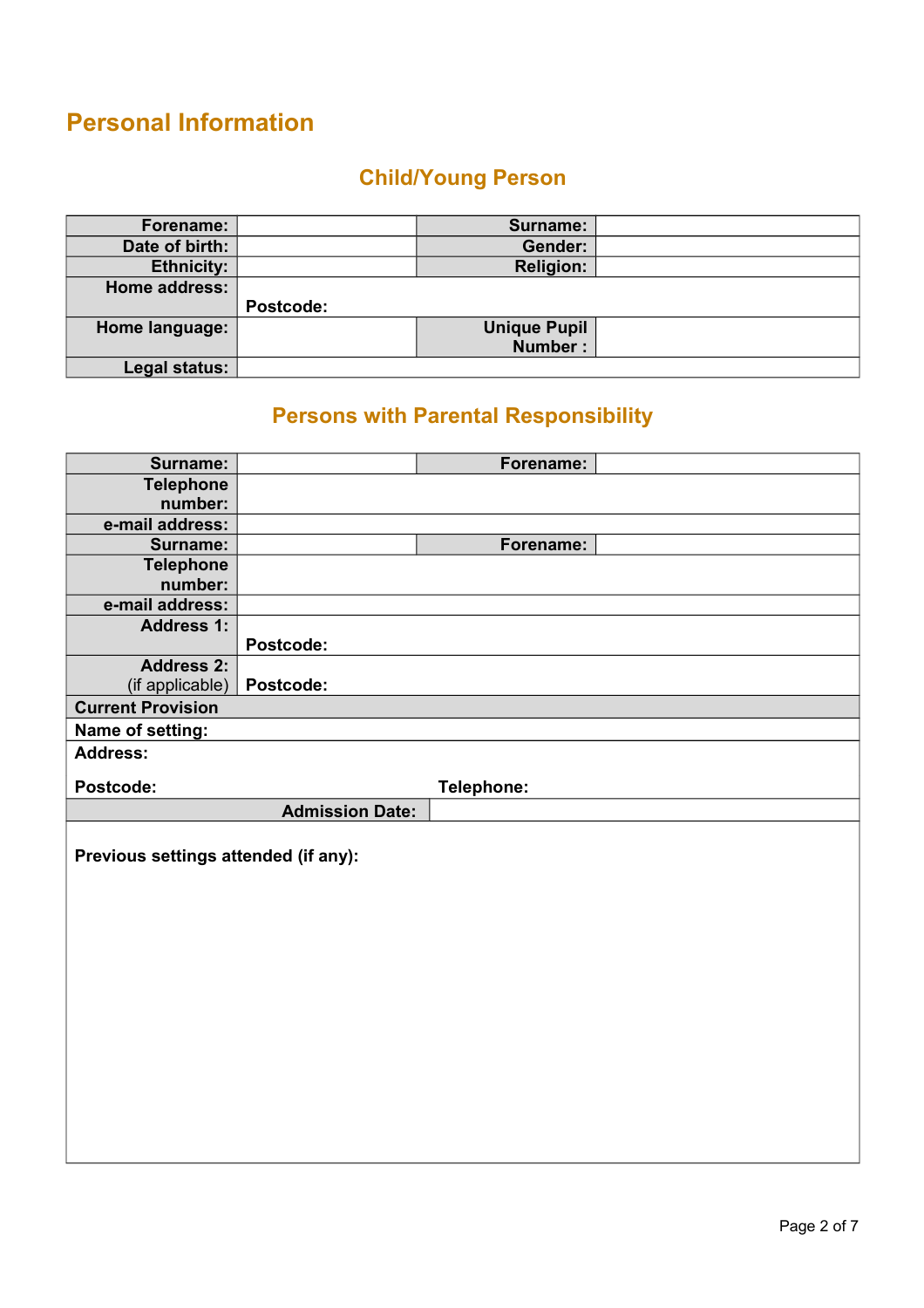# **Details of involvement of external agencies**

| <b>Agency</b>                                             | <b>Name</b> | Level of<br>support e.g. | <b>Frequency</b><br>e.g.1 p/month | Date of most<br>recent |
|-----------------------------------------------------------|-------------|--------------------------|-----------------------------------|------------------------|
|                                                           |             | 1:1 for 1 hour           |                                   | involvement            |
| <b>Child Development Centre</b>                           |             |                          |                                   |                        |
| <b>Child and Family Adolescent</b>                        |             |                          |                                   |                        |
| <b>Consultation Service</b>                               |             |                          |                                   |                        |
| <b>Educational Psychologist</b>                           |             |                          |                                   |                        |
| <b>Occupational Therapist</b>                             |             |                          |                                   |                        |
| Paediatrician                                             |             |                          |                                   |                        |
| <b>Parenting Practitioner</b>                             |             |                          |                                   |                        |
| Physiotherapist                                           |             |                          |                                   |                        |
| <b>Early Years/Key working</b><br>services                |             |                          |                                   |                        |
| <b>Sensory Teacher:</b><br>(PD, VI and HI)                |             |                          |                                   |                        |
| <b>Social Care Service</b>                                |             |                          |                                   |                        |
| <b>Specialist Teacher:</b><br>Behaviour Support, Language |             |                          |                                   |                        |
| <b>Speech and Language</b><br><b>Therapist</b>            |             |                          |                                   |                        |
| <b>Voluntary Sector</b>                                   |             |                          |                                   |                        |
| Other                                                     |             |                          |                                   |                        |

# **Background**

**Child/young person's history**

**Child/young person's interests, likes and dislikes**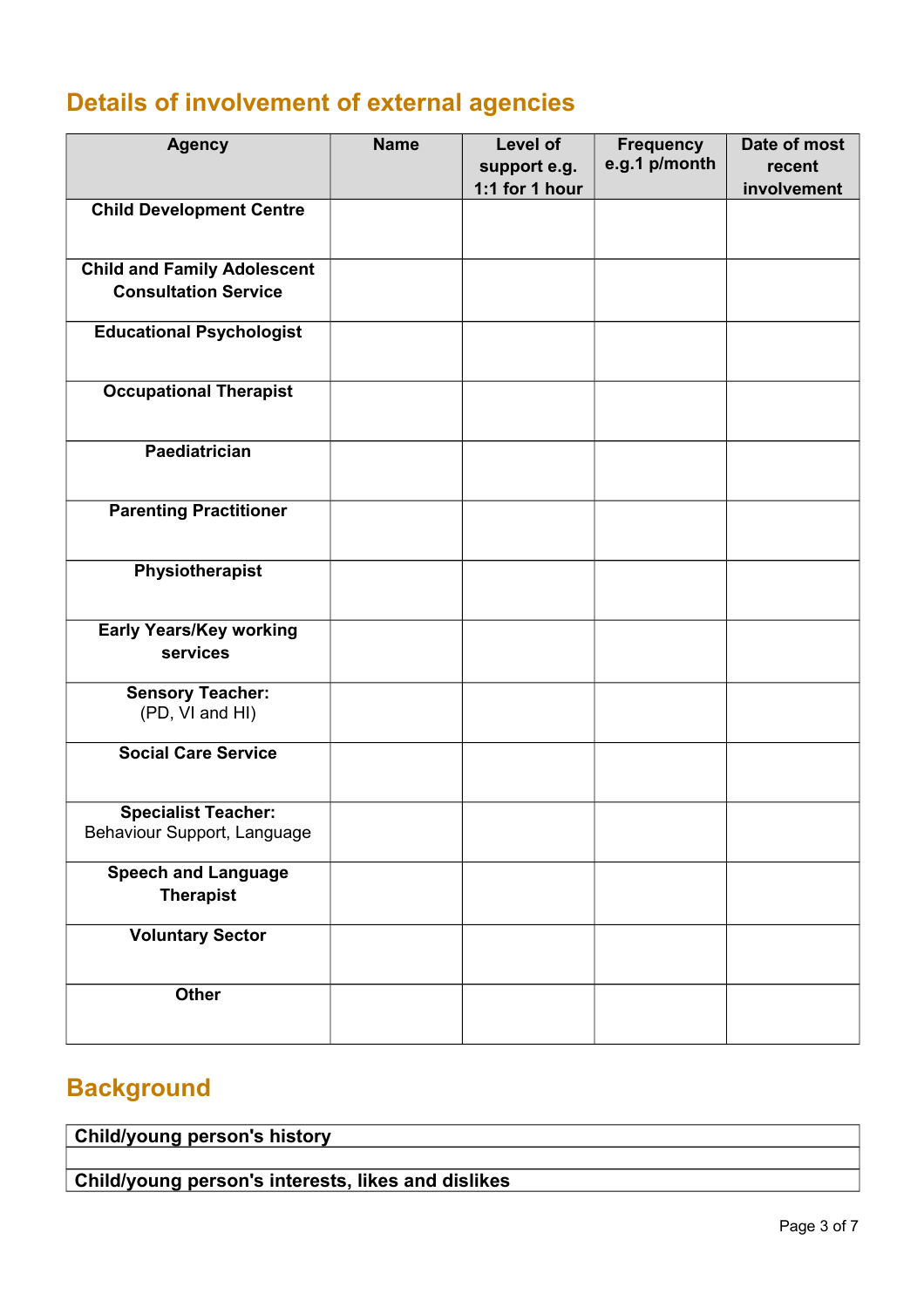**How child/young person likes to communicate and be involved in making decisions**

**Child/young person's hopes for the future** 

(including education, play/leisure/sport, health, friendships, further education/adult life/independent living & employment)

**Child/young person's parents/carers views about his/her special educational needs and their hopes for the future**

**How child/young person's views were obtained**

**Child/young person's support network** (family/friends)

## **Special Educational Needs**

In this section please describe the child/young person's strengths, interests, talents and areas of need including any diagnosis. Please also consider the following points as they relate to each area of need:

- The nature and severity of the child/young person's educational needs
- The impact of the child/young person's needs on their learning
- The impact on curriculum access and participation
- The impact on personal and social development including details of other relevant aspects such as social skills, behaviour, self care and confidence

**Communication and Interaction Strengths: Special educational needs: Evidence attached Cognition and Learning Strengths: Special educational needs: Evidence attached Social, Emotional and Mental Health Strengths: Special educational needs: Evidence attached Sensory and/or Physical Needs Strengths: Special educational needs: Evidence attached**

Please refer to guidance notes for examples of evidence that may be used.

### **Special Educational Needs Support**

#### **Date SEN Support started:**

Please provide details of attainments and progress over the time of SEN Support. Include curriculum details, P levels or similar and records such as tracking data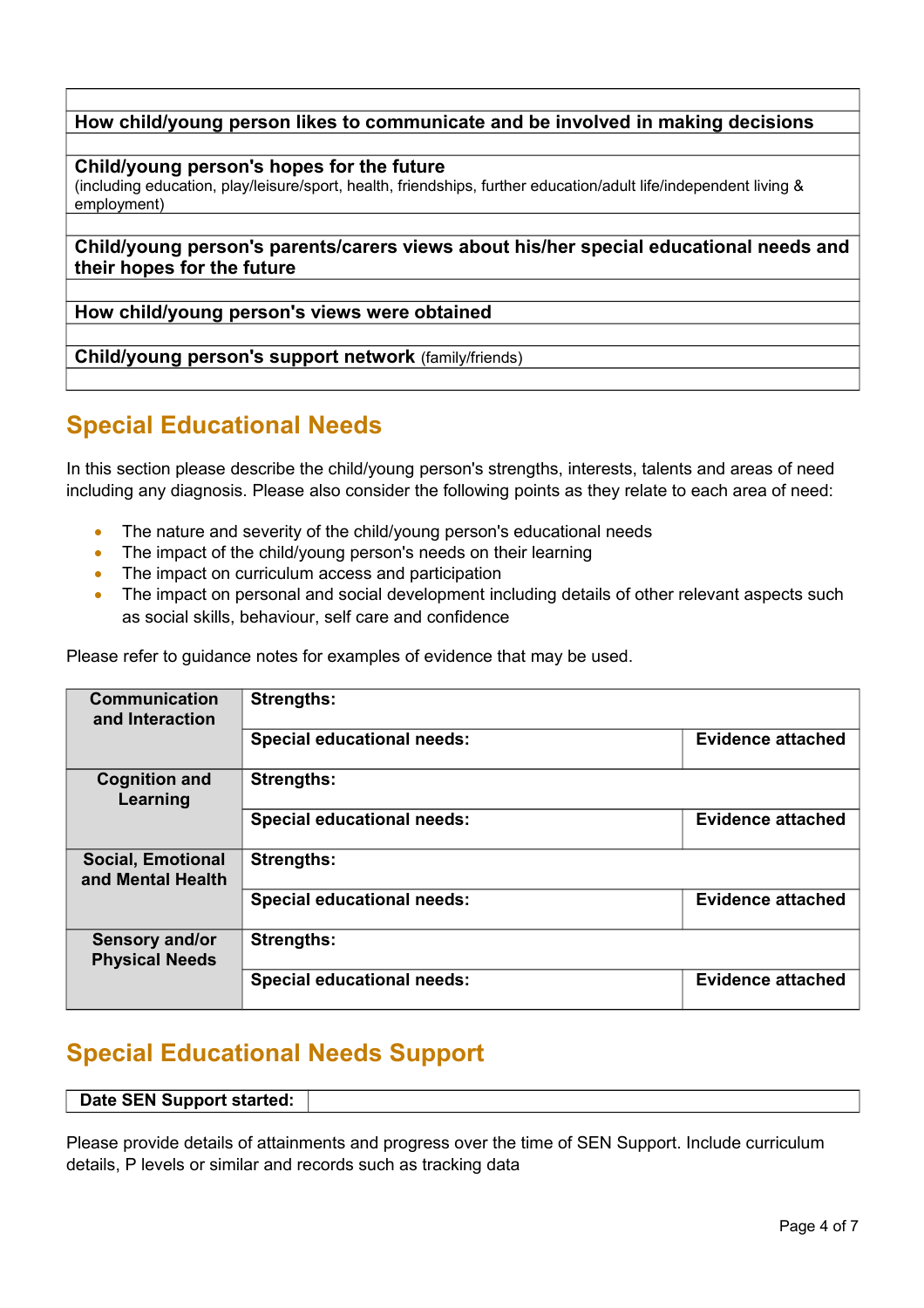|                         | NC level last year | <b>NC level current</b> | <b>NC level predicted</b> |
|-------------------------|--------------------|-------------------------|---------------------------|
| <b>Numeracy</b>         |                    |                         |                           |
| Literacy                |                    |                         |                           |
| <b>Other curriculum</b> |                    |                         |                           |

Describe the 'Assess, Plan, Do, Evaluate' cycle and how has this been revisited and built upon over time in order to identify, assess and address needs. Include school/setting based information, Early Help Assessment or equivalent, and evidence of parent and child/young person's involvement.

| Describe the assessments, and impact of support used by the setting. | <b>Evidence attached</b> |
|----------------------------------------------------------------------|--------------------------|
|                                                                      |                          |

| Please attach the provision maps outlining spend over and up to $E6K$           | <b>Evidence attached</b> |
|---------------------------------------------------------------------------------|--------------------------|
| demonstrating how the setting has utilised its resources to date to meet needs. |                          |
|                                                                                 |                          |

Describe how a statutory assessment will support the planning and provision to meet the child/young person's special educational needs and what are the outcomes sought.

### **Young Person's agreement to submit application:**

I agree with the content and accuracy of the information contained within this application and am happy for it to be submitted to the London Borough of Hillingdon.

**Young Person ...............................................Signature...................................Date................**

**Parent/Carers agreement to submit application:** I agree with the content and accuracy of the information contained within this application and am happy for it to be submitted to the London Borough of Hillingdon.

**Parent/Carer Name ......................................Signature...................................Date...................**

### **Checklist**

| It is essential that you provide the following:                                       | <b>Check if</b><br>enclosed |
|---------------------------------------------------------------------------------------|-----------------------------|
| Evidence of the child/young person's achievements (attainment and progress)           |                             |
| compared to norms, peers from the same start point or expectations of the child/young |                             |
| person                                                                                |                             |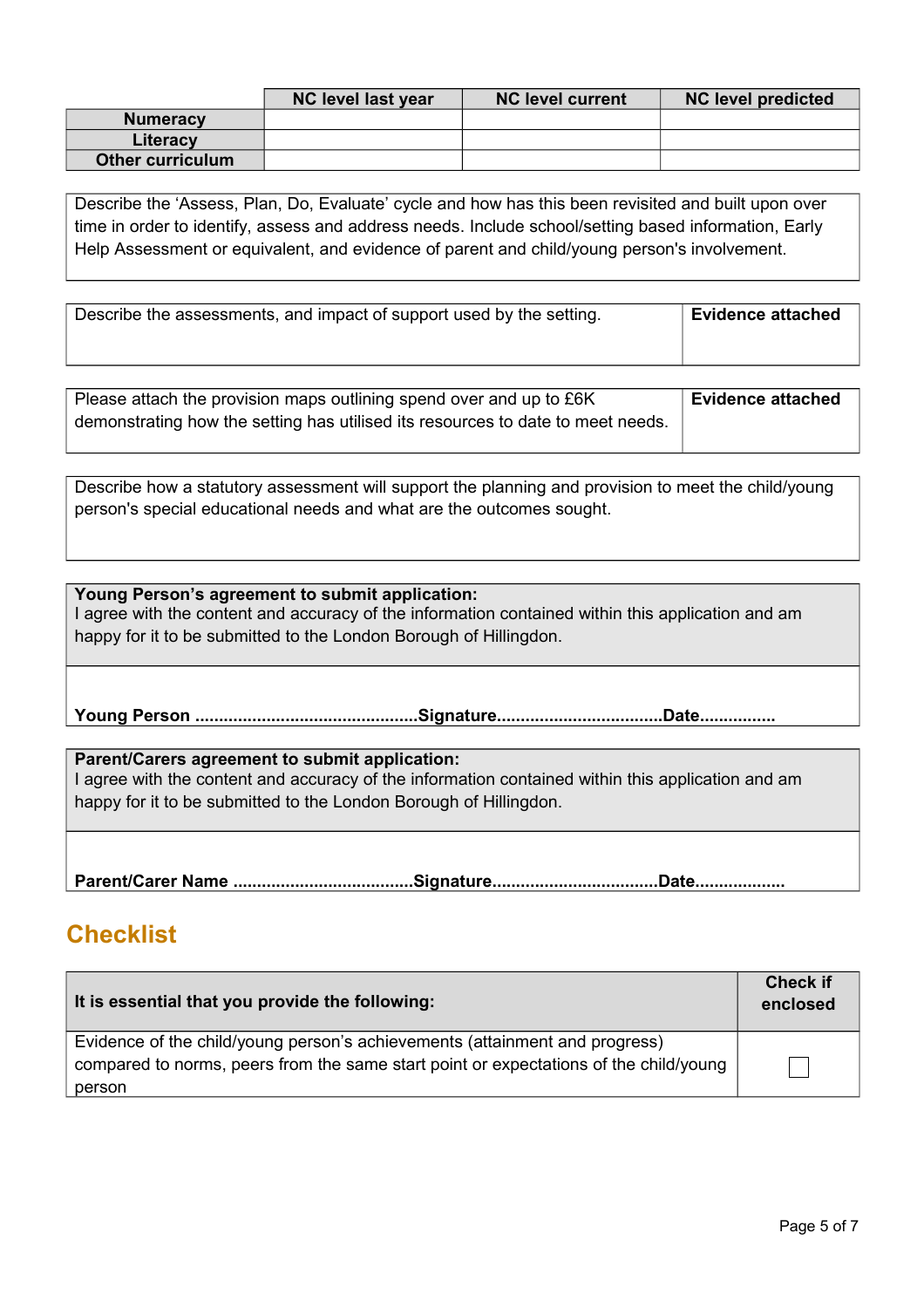| Evidence of the involvement and views of Early Help support and/or external agencies<br>including, where applicable:<br><b>Educational Psychology Service</b><br><b>Educational Welfare and Attendance Service</b><br>$\bullet$<br><b>Health Authority and Social Services</b><br>$\bullet$<br>Include copies of reports or minutes of review meetings held at various stages over<br>the past year/18 months where appropriate |  |
|---------------------------------------------------------------------------------------------------------------------------------------------------------------------------------------------------------------------------------------------------------------------------------------------------------------------------------------------------------------------------------------------------------------------------------|--|
| Copies of reviewed individual plans for the child/young person over the past year/18<br>months. Include examples of curriculum planning                                                                                                                                                                                                                                                                                         |  |
| Copies of detailed and costed provision maps for the past year/18 months                                                                                                                                                                                                                                                                                                                                                        |  |
| Evidence of involvement of parents/carers and any written comments                                                                                                                                                                                                                                                                                                                                                              |  |
| Evidence of involvement of the child/young person including a copy of, for example the<br>'All about me' or 'single profile'                                                                                                                                                                                                                                                                                                    |  |
| Dated and annotated example of child/young person's work, where appropriate (a<br>maximum of 2)                                                                                                                                                                                                                                                                                                                                 |  |
| A signed copy of the parental agreement form to share information                                                                                                                                                                                                                                                                                                                                                               |  |
| Please make sure this form is signed and dated by yourself and parents/carers/young<br>person                                                                                                                                                                                                                                                                                                                                   |  |

### **To be signed by Headteacher/Teacher in Charge**

### **Signature: \_\_\_\_\_\_\_\_\_\_\_\_\_\_\_\_\_\_\_\_\_\_\_\_\_\_\_\_\_\_\_\_\_\_\_\_\_\_\_\_\_\_\_\_\_\_\_\_\_\_\_\_\_\_\_\_\_\_\_\_\_\_\_\_\_\_\_\_\_\_\_\_\_\_**

## **Name: (Block CAPITALS) \_\_\_\_\_\_\_\_\_\_\_\_\_\_\_\_\_\_\_\_\_\_\_\_\_\_\_\_\_\_\_\_\_\_\_\_\_\_\_\_\_\_\_\_\_\_\_\_\_\_\_\_\_\_\_\_\_\_\_\_\_**

**Date: \_\_\_\_\_\_\_\_\_\_\_\_\_\_\_\_\_\_\_\_\_\_\_\_\_\_\_\_\_\_\_\_\_\_\_\_\_\_\_\_\_\_\_\_\_\_\_\_\_\_\_\_\_\_\_\_\_\_\_\_\_\_\_\_\_\_\_\_\_\_\_\_\_\_\_\_\_\_**



 **ALL AGE DISABILITY SERVICE**